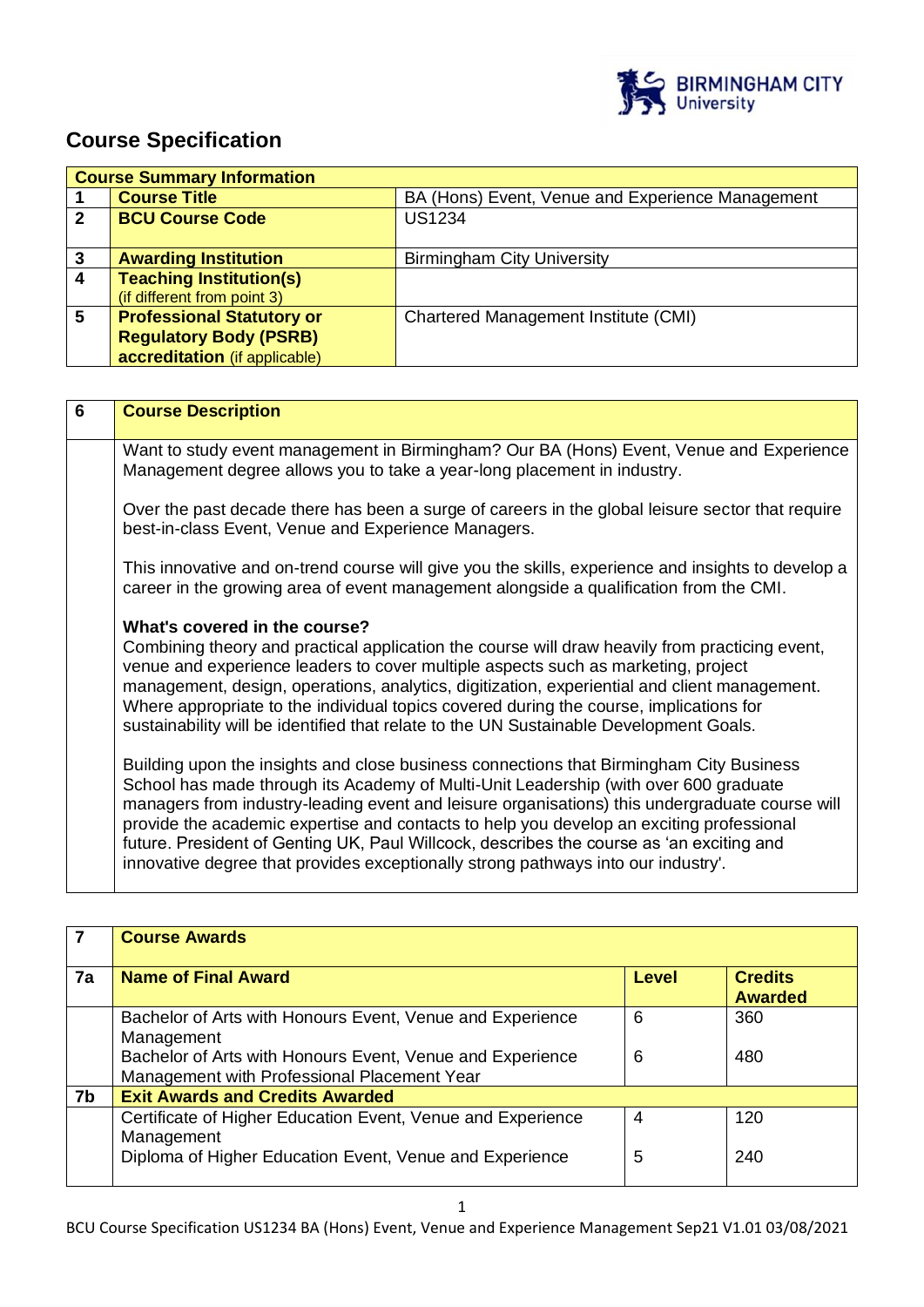|                                                                                                        |   | <b>BIRMINGHAM CITY</b><br><b>University</b> |
|--------------------------------------------------------------------------------------------------------|---|---------------------------------------------|
| Management<br>Bachelor of Arts Event, Venue and Experience Management                                  | 6 | 300                                         |
| Bachelor of Arts Event, Venue and Experience Management with   6<br><b>Professional Placement Year</b> |   | 420                                         |

| <b>Derogation from the University Regulations</b> |
|---------------------------------------------------|
| None.                                             |

| 9<br><b>Delivery Patterns</b> |                             |                          |               |  |
|-------------------------------|-----------------------------|--------------------------|---------------|--|
| <b>Mode(s) of Study</b>       | <b>Location(s) of Study</b> | <b>Duration of Study</b> | Code(s)       |  |
| Full Time                     | <b>City Centre</b>          | 3 vears                  | <b>US1234</b> |  |
| <b>With Professional</b>      | City Centre (and            | 4 years                  | <b>US1236</b> |  |
| <b>Placement Year</b>         | placement provider)         |                          |               |  |
| Part Time                     | <b>City Centre</b>          | 5 Years                  | <b>US1235</b> |  |

# **10 Entry Requirements**

The admission requirements for this course are stated on the course page of the BCU website at [https://www.bcu.ac.uk/,](https://www.bcu.ac.uk/) or may be found by searching for the course entry profile located on the [UCAS website.](https://www.ucas.com/)

| 11a                     | <b>Course Level Outcomes</b>                                                                     |
|-------------------------|--------------------------------------------------------------------------------------------------|
|                         | This degree course will progress you through level learning outcomes detailed below to ensure    |
|                         | that you meet the benchmarks set out in the latest Quality Assurance Agency for Higher           |
|                         | Education (QAA) subject benchmarks as well as the overall course learning outcomes detailed.     |
|                         | <b>Level 4 - Theoretical Underpinning</b>                                                        |
| $\overline{\mathbf{1}}$ | Illustrate knowledge and understanding of the major theories, principles, concepts of business   |
|                         | and management in the context of events.                                                         |
| $\mathbf{2}$            | Acquire key transferable skills essential to a career in the event industry.                     |
| $\overline{\mathbf{3}}$ | Articulate event knowledge and transferable skills within the event industry environment.        |
|                         | Level 5 - Professional Practice emphasis                                                         |
| $\overline{\mathbf{1}}$ | Utilise a range of contemporary management strategies.                                           |
| $\overline{2}$          | Execute principles of management practice in an operational events context.                      |
|                         | Apply a range of business techniques to initiate and undertake critical analysis of event        |
|                         | scenarios, applying findings to solve a set problems.                                            |
| $\overline{\mathbf{4}}$ | Effectively communicate and present information, arguments and analysis in a variety of forms    |
|                         | Level 6 - Strategic Focus                                                                        |
| $\overline{1}$          | Utilise business and management knowledge, understanding and skills to critically evaluate and   |
|                         | formulate evidence-based arguments and identify solutions to both defined and uncertain event    |
|                         | industry problems.                                                                               |
| $\overline{2}$          | Compose and construct effective methods of communicating business concepts and other             |
|                         | relevant work, accurately and reliably using a range of specialist techniques and practices.     |
| $\mathbf{3}$            | Apply professional skills in contexts where the scope of the task and the criteria for decisions |
|                         | are generally well defined, but where some personal responsibility and initiative is required.   |
| $\overline{\mathbf{4}}$ | Illustrate and apply professional and academic skills to create and justify compelling event     |
|                         | solutions.                                                                                       |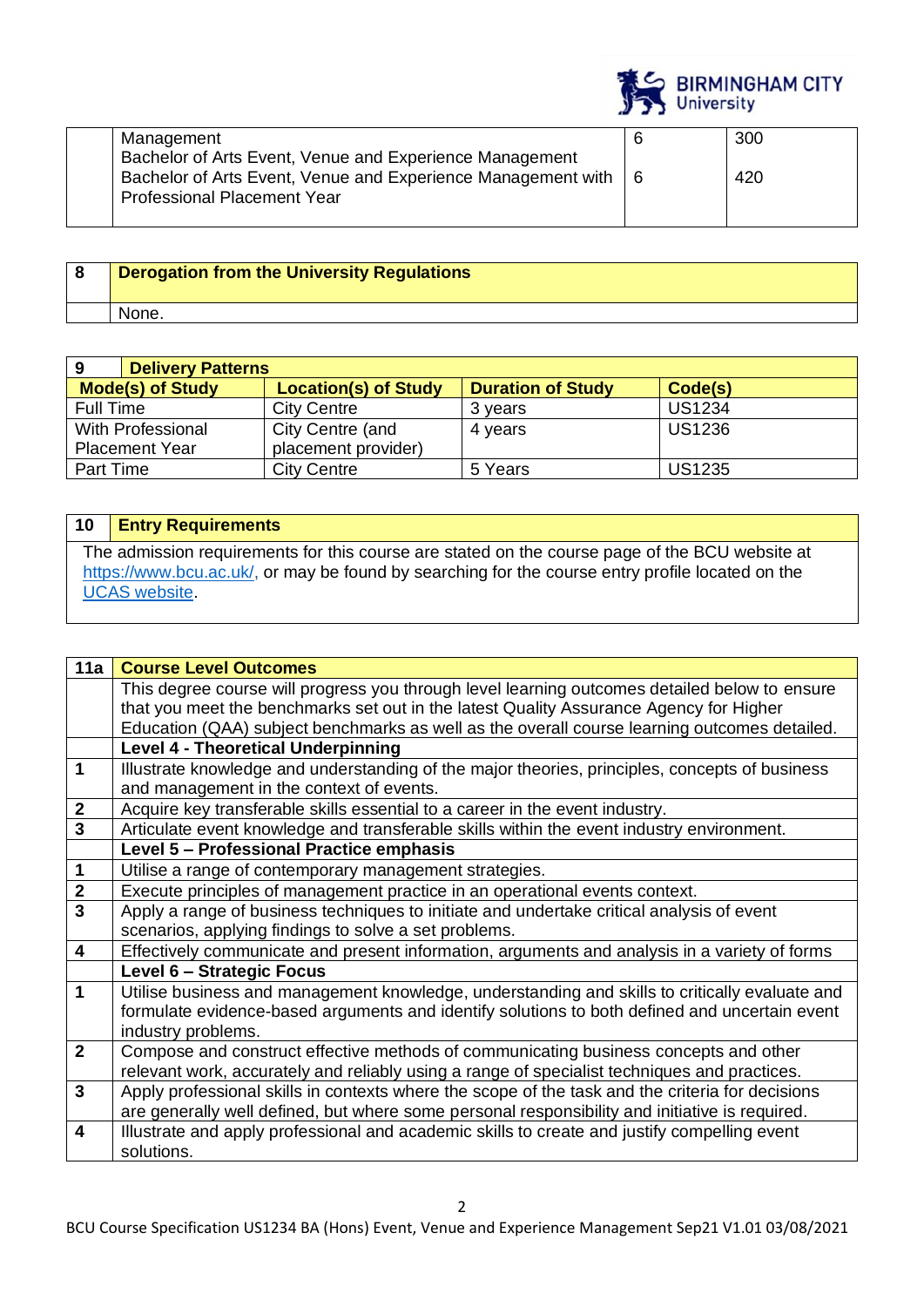

| 11 <sub>b</sub> | <b>Course Learning Outcomes</b>                                                                                                                                                                                     |
|-----------------|---------------------------------------------------------------------------------------------------------------------------------------------------------------------------------------------------------------------|
|                 | On successful completion of BA (Hons) Event, Venue and Experience Management you will<br>have:                                                                                                                      |
| K <sub>1</sub>  | A critical appraisal of key theories, concepts and methods in relation to Event, Venue and<br>Experience (EVE) Management.                                                                                          |
| K2              | An appreciation of contemporary and historical schools of relevant theory, and of the differing<br>methods of analysis that have been, and are, used by EVE managers.                                               |
| K <sub>3</sub>  | Exhibit a strategic view of events, venues and experiences emphasising the complexity and<br>dynamics of varying contexts.                                                                                          |
| <b>T1</b>       | A capacity to develop and apply your own perspective of event, venue and experience<br>management, to embrace complexity and uncertainty and to offer alternative solutions to a<br>range of contextual situations. |
| T <sub>2</sub>  | An ability to articulate, communicate and present event, venue and experience concepts to both<br>specialist and non-specialist audiences.                                                                          |
| T <sub>3</sub>  | Gain transferable skills through live experiences and, thereby, the potential for progressing in<br>your chosen career.                                                                                             |
| T4              | Exhibit the development and achievement of knowledge, skills, behaviours, attitudes and<br>attributes for successful working in the industry and working with others in a professional<br>manner.                   |

| 12<br><b>Course Requirements</b> |
|----------------------------------|
|----------------------------------|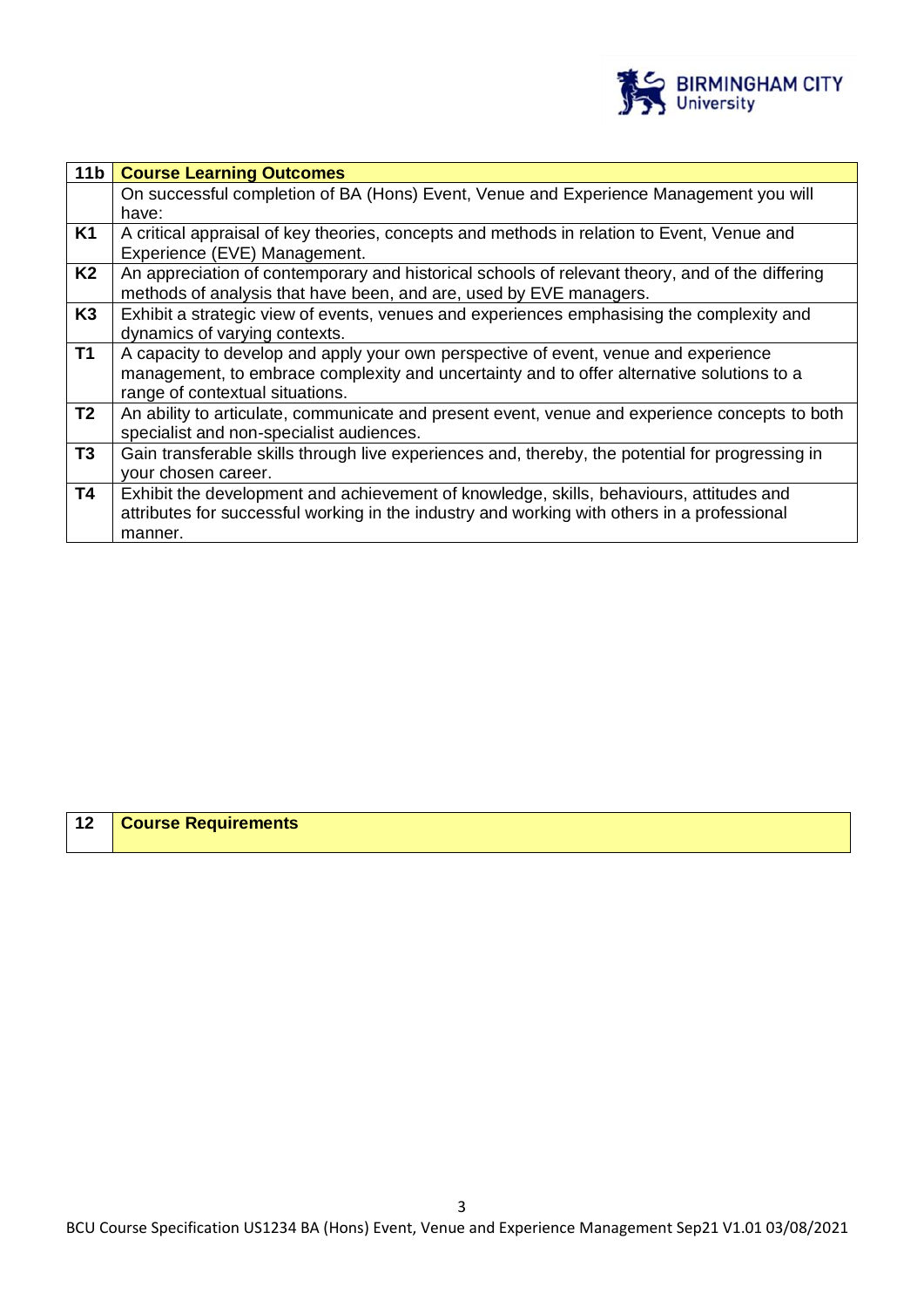

### **12a Level 4:**

*In order to complete this course a student must successfully complete all the following CORE modules (totalling 120 credits):*

| <b>Module Code</b> | <b>Module Name</b>                                 | <b>Credit Value</b> |
|--------------------|----------------------------------------------------|---------------------|
| <b>MAN4016</b>     | Introduction to Event and Experience<br>Management | 20                  |
| <b>MAN4033</b>     | Managing Teams in the Events Industry              | 20                  |
| <b>MKT4022</b>     | <b>Principles of Marketing</b>                     | 20                  |
| <b>MAN4032</b>     | Introduction to Venue Management                   | 20                  |
| <b>MAN4019</b>     | <b>Building your Brand</b>                         | 20                  |
| <b>ACC4034</b>     | <b>Finance for Managers</b>                        | 20                  |

#### **Level 5:**

*In order to complete this course a student must successfully complete all the following CORE modules (totalling 120 credits):*

| <b>Module Code</b>     | <b>Module Name</b>                        | <b>Credit Value</b> |  |
|------------------------|-------------------------------------------|---------------------|--|
| MAN5XXX                | Event Technologies and Digital Innovation | 20                  |  |
| MAN5XXX                | Personal Development as an EVE Manager    | 20                  |  |
| MAN5XXX                | <b>One Planet Issues</b>                  | 20                  |  |
| MAN5XXX                | <b>Live Event Experiences</b>             | 20                  |  |
| MAN5XXX                | <b>Methods in Research and Project</b>    | 20                  |  |
| MAN5XXX                | Venue Design and Supply Chain Management  | <b>20</b>           |  |
| <b>Optional Module</b> |                                           |                     |  |
| ACC5XXX                | <b>ACC5XXX Study Abroad</b>               | 20                  |  |

*In order to qualify for the award of BA (Hons) Business Management with Enterprise with Professional Placement Year a student must successfully complete the following module:*

| <b>Module Code</b> | <b>Module Name</b>                 | <b>Credit Value</b> |
|--------------------|------------------------------------|---------------------|
| <b>PLA5XXX</b>     | <b>Professional Placement Year</b> | <u> 120</u>         |

#### **Level 6:**

**In order to complete this course a student must successfully complete all the following CORE modules (totalling 60 credits):**

| <b>Module Code</b> | <b>Module Name</b>                           | <b>Credit Value</b> |
|--------------------|----------------------------------------------|---------------------|
| MAN6XXX            | Managing Emotions in the Event Industry      | <b>20</b>           |
| MAN6XXX            | <b>Strategic Management</b>                  | <b>20</b>           |
| MAN6XXX            | <b>CSR and Safety in the Events Industry</b> | 20                  |
|                    |                                              |                     |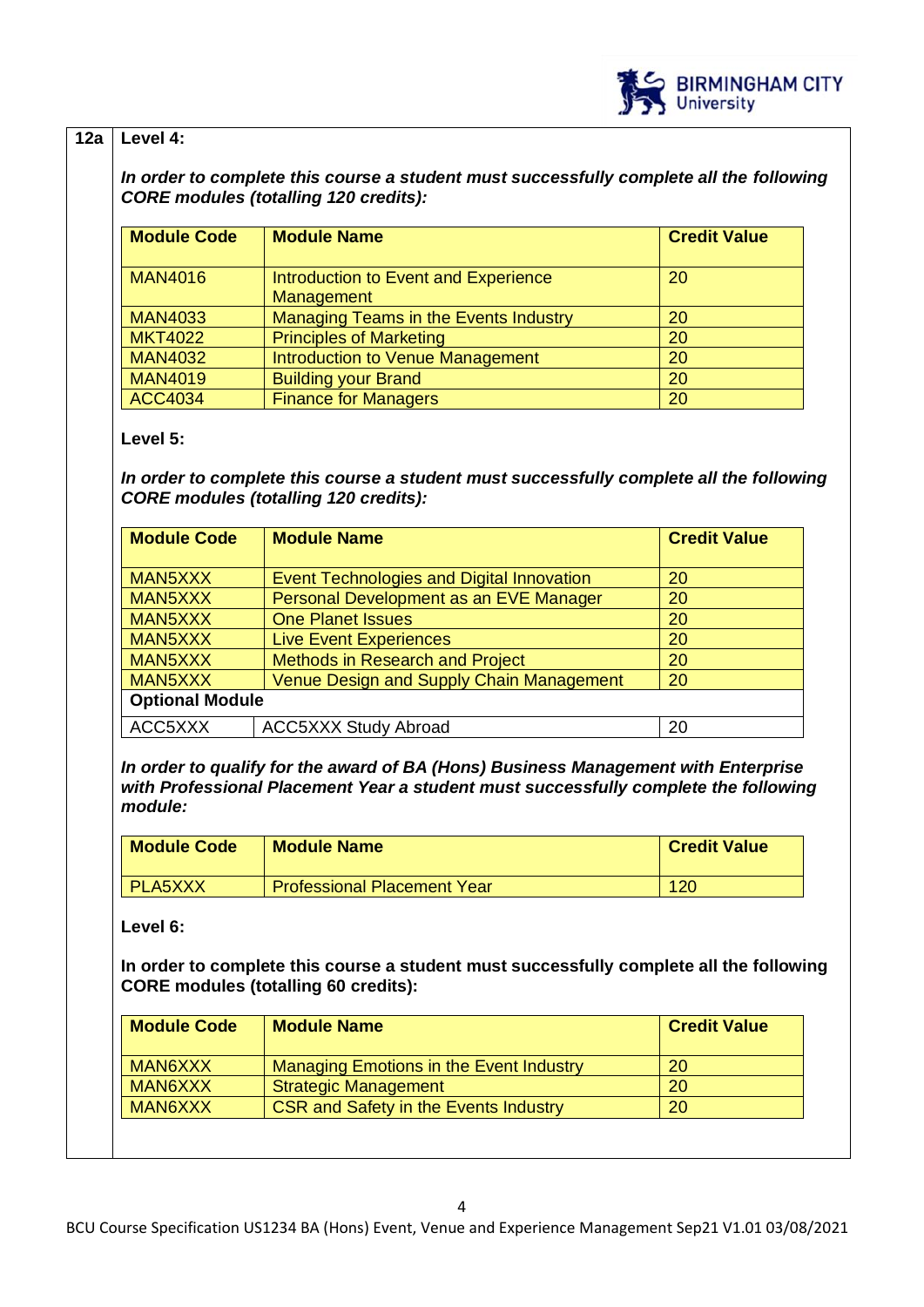

## **In order to complete this course a student must choose ONE of the following optional project routes (totalling 40 credits):**

| <b>Module Code</b> | <b>Project Routes</b>                        | <b>Credit Value</b> |
|--------------------|----------------------------------------------|---------------------|
| <b>BUS6XXX</b>     | <b>Business Advice Project (Major)</b>       | 40                  |
| <b>BUS6XXX</b>     | <b>Business Research Project (Major)</b>     | 40                  |
| <b>BUS6XXX</b>     | <b>Business Start-Up Project (Major)</b>     | 40                  |
| <b>BUS6XXX</b>     | <b>Community Advice Project (Major)</b>      | 40                  |
| <b>BUS6XXX</b>     | <b>Employability Project (Major)</b>         | 40                  |
| QME6XXX            | <b>Economics Research Project (Major)</b>    | 40                  |
| BUS6XXX +          | Business Research Methodology and Practice + | 20                  |
| <b>BUS6XXX</b>     | <b>Business Research Project</b>             | 20                  |
| BUS6XXX +          | Business Research Methodology and Practice + | 20                  |
| <b>BUS6XXX</b>     | <b>Business Start-Up Project</b>             | 20                  |
| BUS6XXX +          | Business Research Methodology and Practice + | 20                  |
| <b>BUS6XXX</b>     | <b>Community Advice Project</b>              | 20                  |

#### **In order to complete this course a student must successfully complete at least 20 credits from the following indicative list of OPTIONAL modules.**

| <b>Module Code</b> | <b>Module Name</b>                            | <b>Credit Value</b> |
|--------------------|-----------------------------------------------|---------------------|
| MAN6XXX            | <b>Experiential Customer Marketing</b>        | 20                  |
| MAN6XXX            | Operational and Process Improvement in Events | 20                  |
| MAN6XXX            | Legal Contracts and Bidding in Events         | 20                  |
|                    |                                               |                     |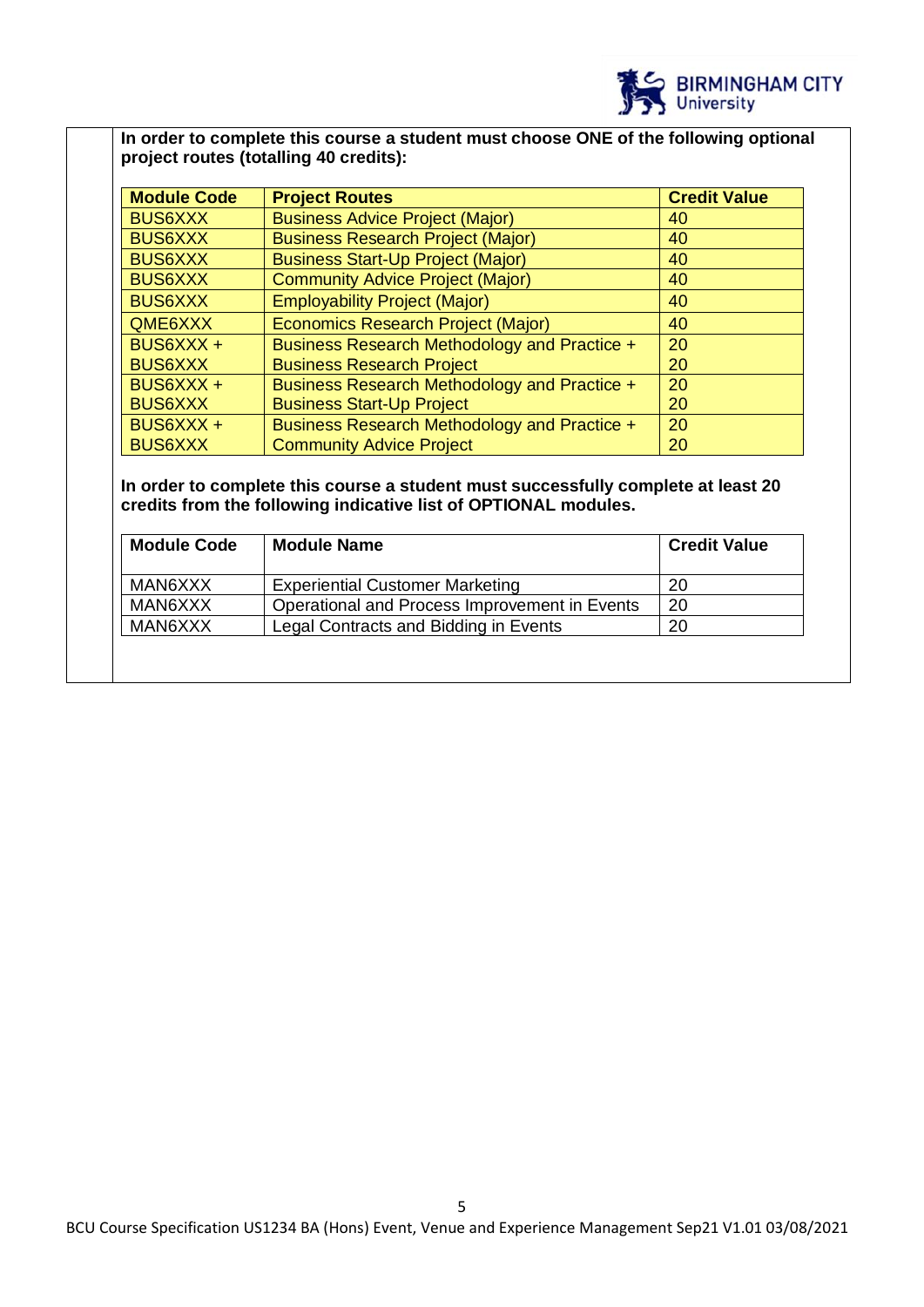

#### **12b Structure Diagram**

*Please note list of optional modules is indicative only as modules will only run if selected by 15 or more students. Students' choice will not be guaranteed for optional modules but a fair and transparent process will be adopted and shared with students.*

#### **Full Time Course Structure**

| $\overline{4}$ | S <sub>1</sub> | Introduction to Event and<br><b>Experience Management</b><br>(20 credits) | Managing Teams in the<br>Events Industry<br>(20 credits)        | Principles of<br>Marketing<br>(20 credits)                     |  |  |  |  |
|----------------|----------------|---------------------------------------------------------------------------|-----------------------------------------------------------------|----------------------------------------------------------------|--|--|--|--|
|                | S <sub>2</sub> | Introduction to Venue<br>Management<br>(20 credits)                       | <b>Building your Brand</b><br>(20 credits)                      | Finance for<br>Managers<br>(20 credits)                        |  |  |  |  |
|                |                |                                                                           |                                                                 |                                                                |  |  |  |  |
|                | S <sub>1</sub> | Event Technologies and<br>Digital Innovation<br>(20 credits)              | Personal Development as<br>an EVE Manager<br>(20 credits)       | One Planet Issues<br>(20 credits)                              |  |  |  |  |
| 5              |                | <b>Optional International Exchange</b>                                    |                                                                 |                                                                |  |  |  |  |
|                | S <sub>2</sub> | Live Event Experiences<br>(20 credits)                                    | Methods in Event<br><b>Research and Project</b><br>(20 credits) | Venue Design and<br>Supply Chain<br>Management<br>(20 credits) |  |  |  |  |
|                |                |                                                                           | <b>Optional International Exchange</b>                          |                                                                |  |  |  |  |
|                |                |                                                                           |                                                                 |                                                                |  |  |  |  |
| 6              | S <sub>1</sub> | <b>Business Project Route</b><br>(40 credits / 20/20                      | Managing Emotions in the<br>Event Industry<br>(20 credits)      | <b>OPTION</b>                                                  |  |  |  |  |
|                | S <sub>2</sub> | credits) (choose one of<br>the routes below)                              | <b>Strategic Management</b><br>(20 credits)                     | CSR and Safety in<br>the Events Industry<br>(20 credits)       |  |  |  |  |

#### **Level 5 Option**

• Study Abroad

#### **Level 6 Options**

- Experiential Customer Marketing
- Operational and Process Improvement in Events
- Legal Contracts and Bidding in Events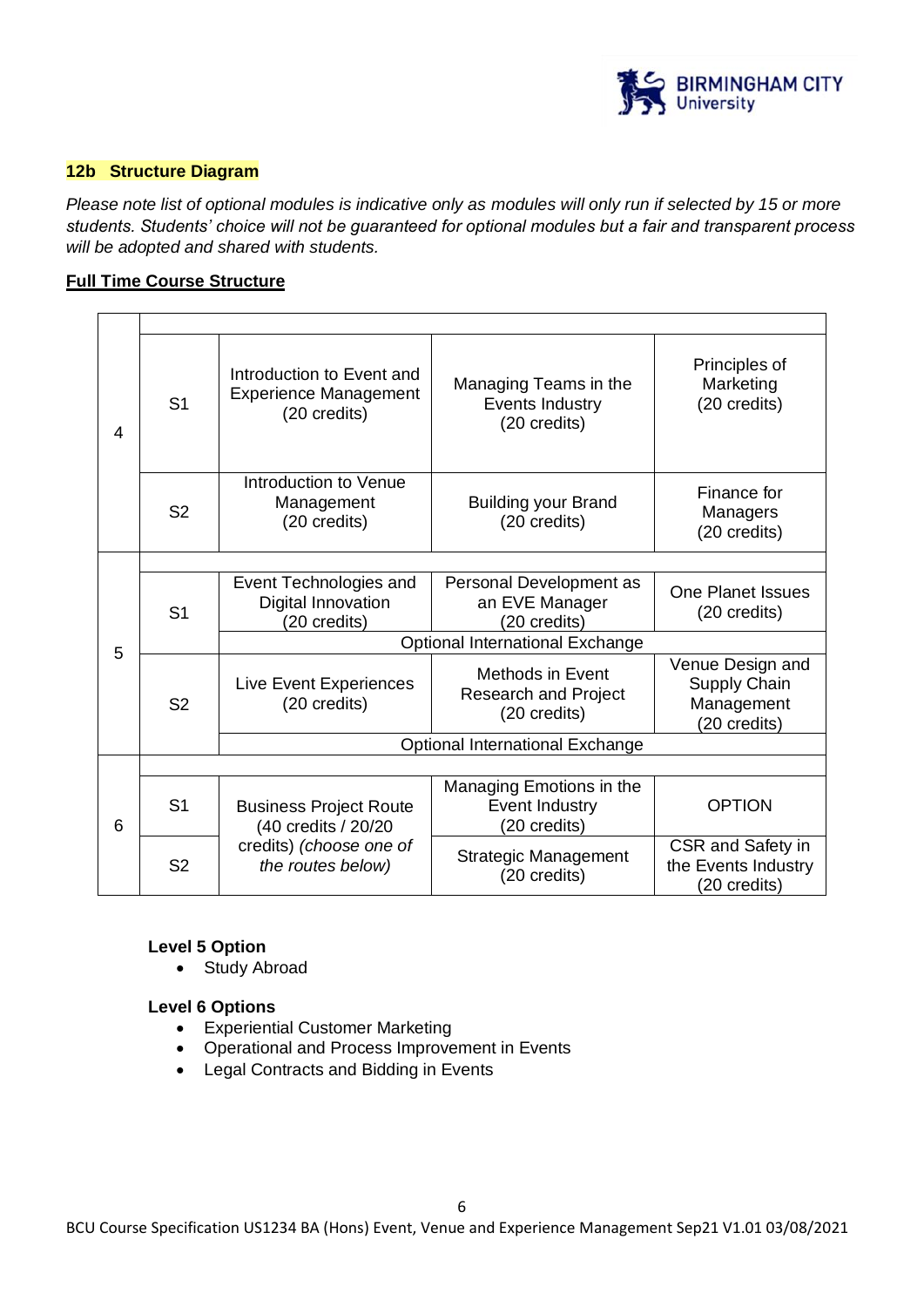

#### **Full Time With Professional Placement Course Structure**

| $\overline{4}$ | S <sub>1</sub>                            | Introduction to Event and<br><b>Experience Management</b><br>(20 credits) | Managing Teams in the<br><b>Events Industry</b><br>(20 credits)        | Principles of<br>Marketing<br>(20 credits)                     |  |  |  |
|----------------|-------------------------------------------|---------------------------------------------------------------------------|------------------------------------------------------------------------|----------------------------------------------------------------|--|--|--|
|                | S <sub>2</sub>                            | Introduction to Venue<br>Management<br>(20 credits)                       | <b>Building your Brand</b><br>(20 credits)                             | Finance for<br>Managers<br>(20 credits)                        |  |  |  |
|                |                                           |                                                                           |                                                                        |                                                                |  |  |  |
|                | S <sub>1</sub>                            | Event Technologies and<br>Digital Innovation<br>(20 credits)              | Personal Development as<br>an EVE Manager<br>(20 credits)              | <b>One Planet Issues</b><br>(20 credits)                       |  |  |  |
|                |                                           | Optional International Exchange                                           |                                                                        |                                                                |  |  |  |
| 5              | S <sub>2</sub>                            | Live Event Experiences<br>(20 credits)                                    | <b>Methods in Event</b><br><b>Research and Project</b><br>(20 credits) | Venue Design and<br>Supply Chain<br>Management<br>(20 credits) |  |  |  |
|                |                                           | Optional International Exchange                                           |                                                                        |                                                                |  |  |  |
|                | Professional Placement Year (120 credits) |                                                                           |                                                                        |                                                                |  |  |  |
| 6              |                                           |                                                                           |                                                                        |                                                                |  |  |  |
|                | S <sub>1</sub>                            | <b>Business Project Route</b><br>(40 credits / 20/20                      | Managing Emotions in the<br>Event Industry<br>(20 credits)             | <b>OPTION</b>                                                  |  |  |  |
|                | S <sub>2</sub>                            | credits) (choose one of<br>the routes below)                              | <b>Strategic Management</b><br>(20 credits)                            | CSR and Safety in<br>the Events Industry<br>(20 credits)       |  |  |  |

#### **Level 5 Option**

• Study Abroad

#### **Level 6 Options**

- Experiential Customer Marketing
- Operational and Process Improvement in Events
- Legal Contracts and Bidding in Events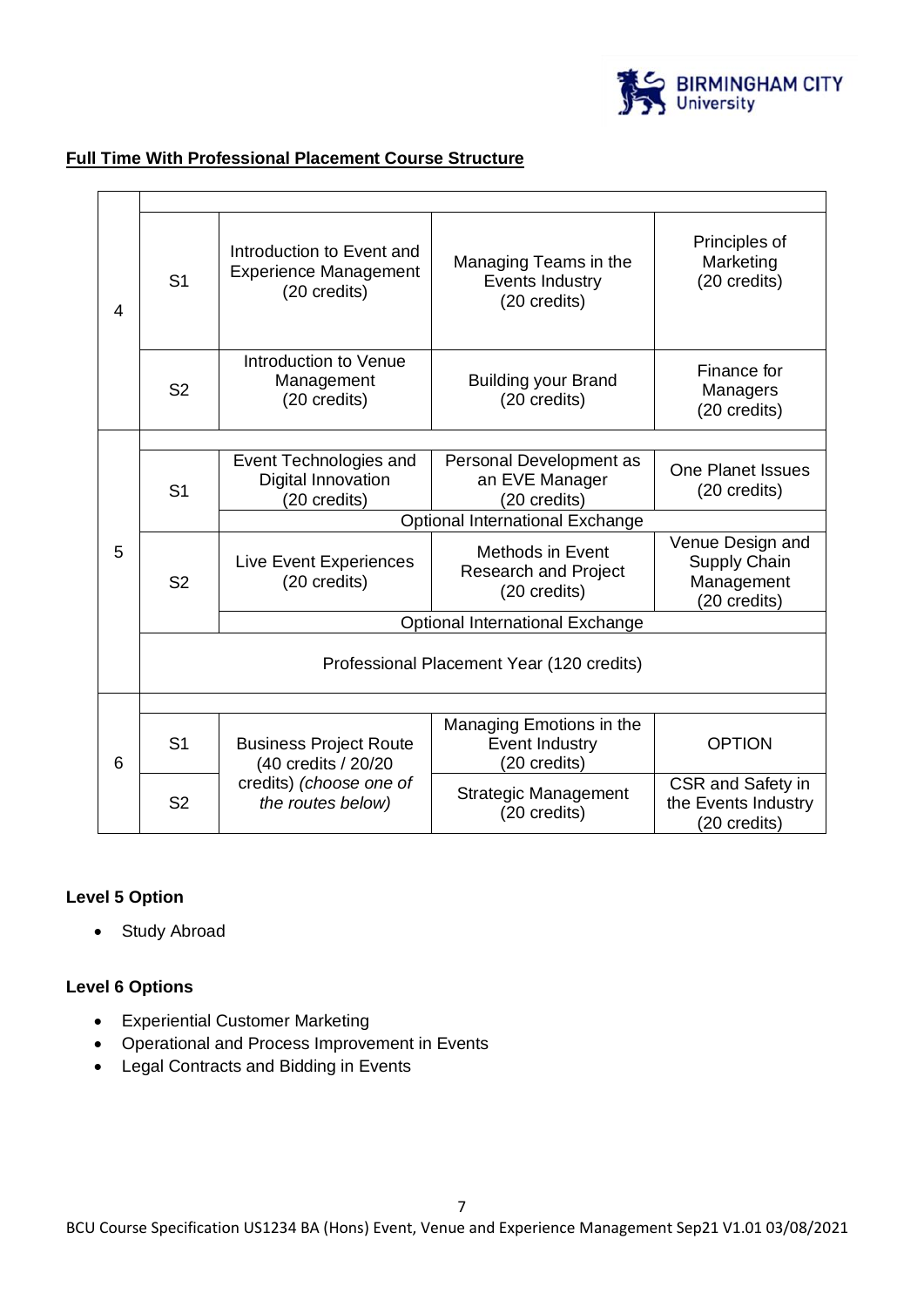

# **Part Time Course Structure**

|                   | Semester 1                                                                 | L4 Introduction to Event and Experience Management<br>(20 credits)    |                                                                 |  |
|-------------------|----------------------------------------------------------------------------|-----------------------------------------------------------------------|-----------------------------------------------------------------|--|
| Year <sub>1</sub> | Semester 2                                                                 | L4 Introduction to Venue<br>Management<br>(20 credits)                | L4 Finance for Managers<br>(20 credits)                         |  |
| Year <sub>2</sub> | Semester 1                                                                 | L4 Managing Teams in the<br>Events Industry<br>(20 credits)           | L4 Principles of Marketing<br>(20 credits)                      |  |
|                   | Semester 2                                                                 | L4 Building your Brand<br>(20 Credits)                                | L5 Venue Design and Supply<br>Chain Management (20<br>credits)  |  |
| Year <sub>3</sub> | L5 Personal Development as<br>Semester 1<br>an EVE Manager<br>(20 credits) |                                                                       | L5 Event Technologies and<br>Digital Innovation<br>(20 credits) |  |
|                   | Semester 2                                                                 | <b>L5 Live Event Experiences</b><br>(20 credits)                      | L5 Methods in Event Research<br>and Project (20 credits)        |  |
|                   | Semester 1                                                                 | L5 One Planet Issues (20<br>credits)                                  | L6 Managing Emotions in the<br>Event Industry<br>(20 credits)   |  |
| Year 4            | L6 CSR and Safety in the<br>Events Industry<br>Semester 2<br>(20 credits)  |                                                                       | L6 Strategic Management<br>(20 credits)                         |  |
| Year <sub>5</sub> | Semester 1                                                                 | <b>Business Project Route (40</b><br>credits / 20/20 credits) (choose | L6 Option<br>(20 credits)                                       |  |
|                   | Semester 2                                                                 | one of the routes below)                                              |                                                                 |  |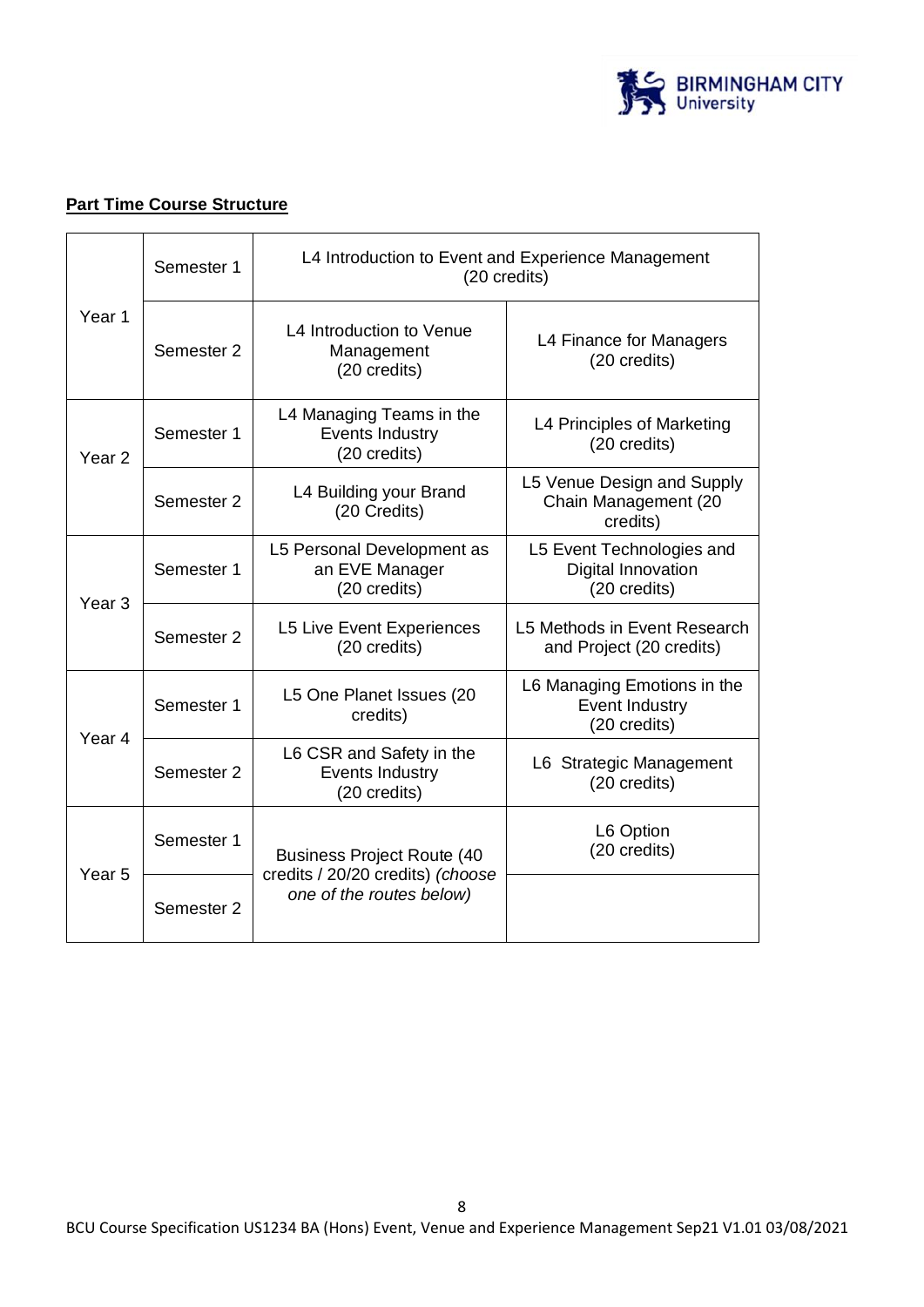

# **Project Routes**

|                | Route 1                               | Route 2                               | Route 3                                | Route 4                            | Route 5                            | Route 6                               | Route 7                                                                                                                                                             |
|----------------|---------------------------------------|---------------------------------------|----------------------------------------|------------------------------------|------------------------------------|---------------------------------------|---------------------------------------------------------------------------------------------------------------------------------------------------------------------|
| S <sub>1</sub> | <b>Business</b><br>Advice             | <b>Business</b><br>Research           | <b>Business</b><br>Start-Up            | Community<br>Advice                | Employability                      | Economics<br>Research                 | <b>Business Research</b><br>Methodology and<br>Practice (20 credits)                                                                                                |
| S <sub>2</sub> | Project<br>(Major)<br>(40<br>credits) | Project<br>(Major)<br>(40<br>credits) | Project<br>(Major)<br>(40)<br>credits) | Project<br>(Major)<br>(40 credits) | Project<br>(Major)<br>(40 credits) | Project<br>(Major)<br>(40<br>credits) | <b>Business Research</b><br>Project (20 credits)<br>or<br><b>Business Start-up</b><br>Project (20 credits)<br>or<br><b>Community Advice</b><br>Project (20 credits) |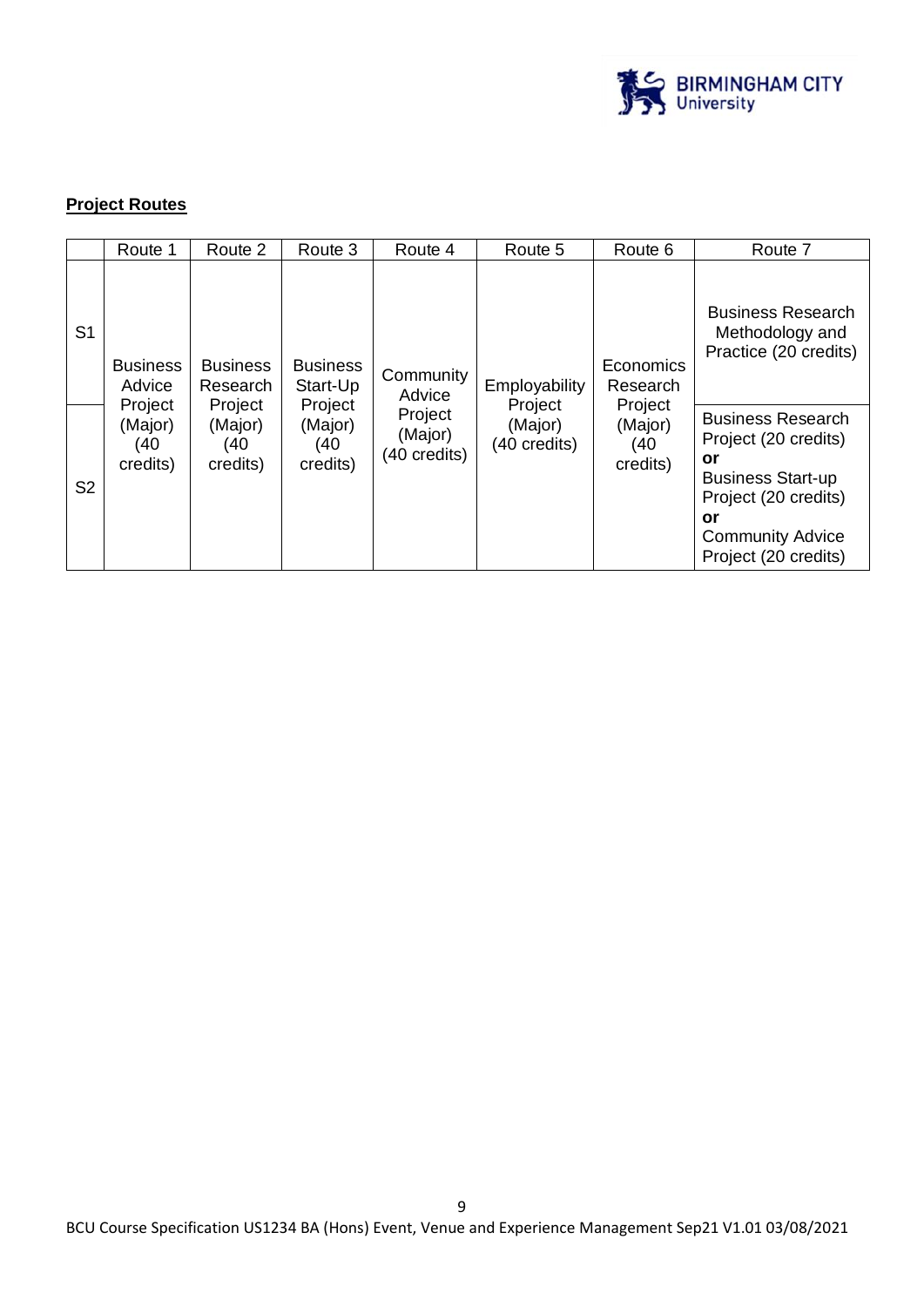

#### **13 Overall Student Workload and Balance of Assessment**

Overall student *workload* consists of class contact hours, independent learning and assessment activity, with each credit taken equating to a total study time of around 10 hours. While actual contact hours may depend on the optional modules selected, the following information gives an indication of how much time students will need to allocate to different activities at each level of the course.

- *Scheduled Learning* includes lectures, practical classes and workshops, contact time specified in timetable
- *Directed Learning* includes placements, work-based learning, external visits, on-line activity, Graduate+, peer learning
- *Private Study* includes preparation for exams

The *balance of assessment* by mode of assessment (e.g. coursework, exam and in-person) depends to some extent on the optional modules chosen by students. The approximate percentage of the course assessed by coursework, exam and in-person is shown below.

#### **Level 4 Workload**

#### **% time spent in timetabled teaching and learning activity**

| <b>Activity</b>           | <b>Number of Hours</b> |
|---------------------------|------------------------|
| <b>Scheduled Learning</b> | 228                    |
| Directed Learning         | 204                    |
| <b>Private Study</b>      | 768                    |
| <b>Total Hours</b>        | 1200                   |

#### **Balance of Assessment**

| <b>Assessment Mode</b> | Percentage |
|------------------------|------------|
| Coursework             | 50%        |
| Exam                   | 16%        |
| In-Person              | 34%        |

#### **Level 5 Workload**

#### **% time spent in timetabled teaching and learning activity**

| <b>Activity</b>           | <b>Number of Hours</b> |
|---------------------------|------------------------|
| <b>Scheduled Learning</b> | 216                    |
| Directed Learning         | 240                    |
| <b>Private Study</b>      | 744                    |
| <b>Total Hours</b>        | 1200                   |

#### **Balance of Assessment**

| <b>Assessment Mode</b> | Percentage |
|------------------------|------------|
| Coursework             | 54%        |
| Exam                   |            |

BCU Course Specification US1234 BA (Hons) Event, Venue and Experience Management Sep21 V1.01 03/08/2021